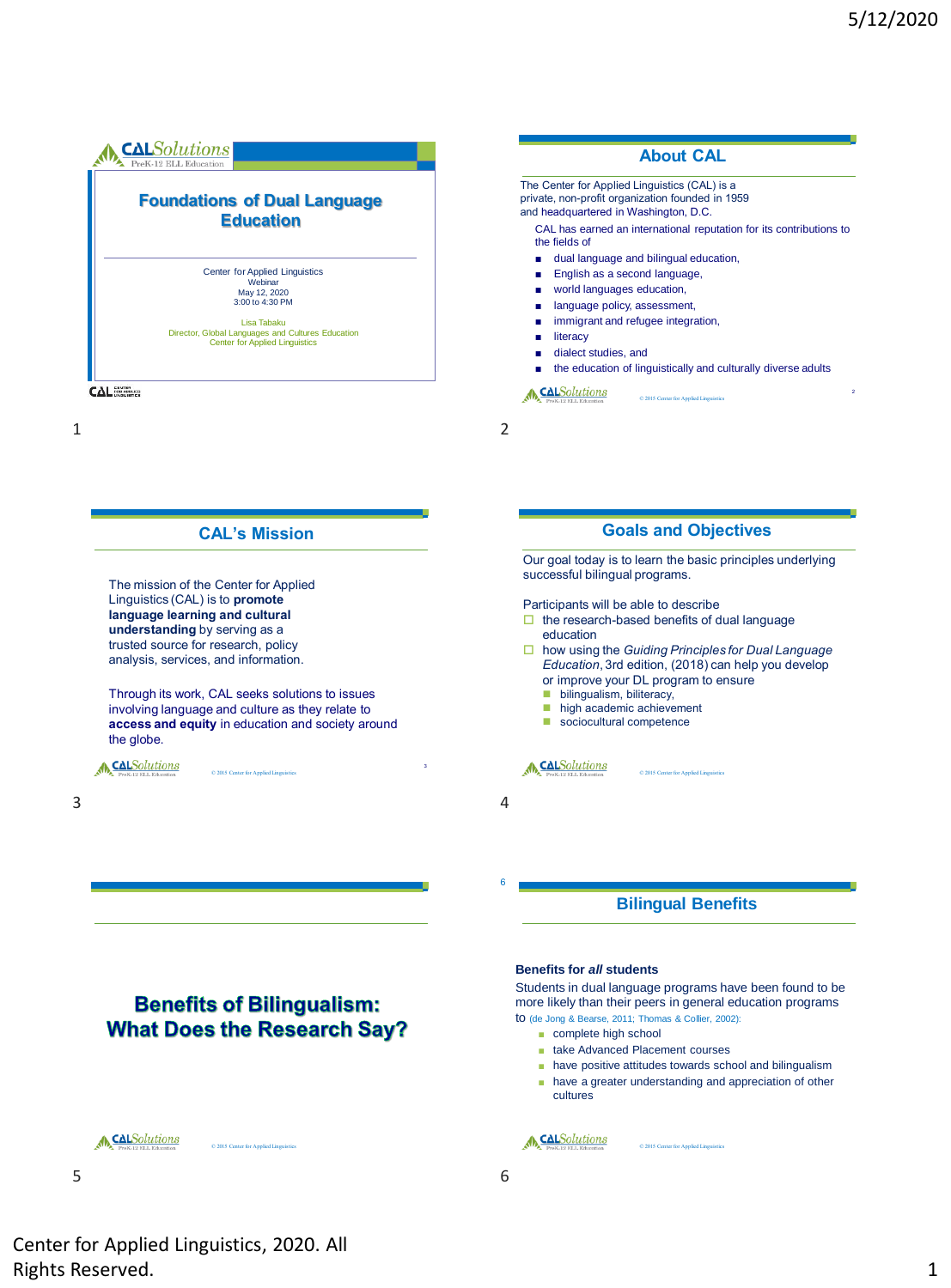#### **Bilingual Benefits**

#### **Benefits for** *all* **students**

7

- Students benefit cognitively; numerous studies have shown the cognitive benefits associated with bilingualism (Esposito & Baker-Ward, 2013; Ball, 2010; Espinosa, 2013; Sandhofer & Uchikoshi, 2013; Barac et al., 2014).
- Developing proficiency in more than one language enhances career opportunities, promotes crosscultural understanding, and improves communication skills (Tochon, 2009; Rumbaut, 2014).

**CALSolutions** © 2015 Center for Applied Linguistics

**Bilingual Benefits**

#### **Benefits for Spanish-Speaking Emergent Bilinguals**

- $\Box$  stronger early Spanish reading in Kinder was related to greater English reading growth by 4<sup>th</sup> grade
- $\Box$  students in stronger reading group but with lower English oral proficiency initially began behind their counterparts but caught up with and surpassed them later
- □ initially well-developed Spanish reading competence plays a greater role in English reading development than English oral proficiency. (Eunjung Relyea, J. & Amendum S.J., 2019)

© 2015 Center for Applied Linguistics

A CALSolutions

11

#### **Bilingual Benefits**

#### **Benefits for Society**

- Language speakers are a valuable resource in the U.S.: estimated 4.6 million students who come to school already speaking a variety of home languages, most commonly Spanish, Vietnamese, Chinese, Arabic, or Hmong.
- These languages are significant for our national and economic security… (Duncan & Gil, 2014)

A CALSolutions

© 2015 Center for Applied Linguistics

11 12

# **Bilingual Benefits**

#### **Benefits for English learners**

- Research shows that English learners (ELs) benefit from continuing to learn in their native language (Ball, 2010; Lindholm-Leary & Genesee, 2014).
- Oral proficiency and literacy in a student's first language facilitates English literacy development (August & Shanahan, 2006).

© 2015 Center for Applied Lin

■ ELs are less likely to fall behind in core subject areas if they are able to continue learning grade-level content in their home language while acquiring proficiency in English (Lindholm-Leary & Genesee, 2014).

#### A CALSolutions

 $7$  8

8

10

## **Bilingual Benefits**

#### **Benefits for English as a home language students**

Native English-speaking students in dual language programs develop more advanced language skills than students in conventional world language programs

- Native-like listening and reading skills
- Fluency and confidence
- May still make grammatical errors or have limitations in vocabulary or idiomatic speech

(Lindholm-Leary & Genesee, 2014; Lindholm-Leary & Howard, 2008)

9 **CAL**Solutions

 $9 \hspace{2.5cm} 10$ 

# **Sociocultural Advantages**



Center for Applied Linguistics, 2020. All Rights Reserved. 2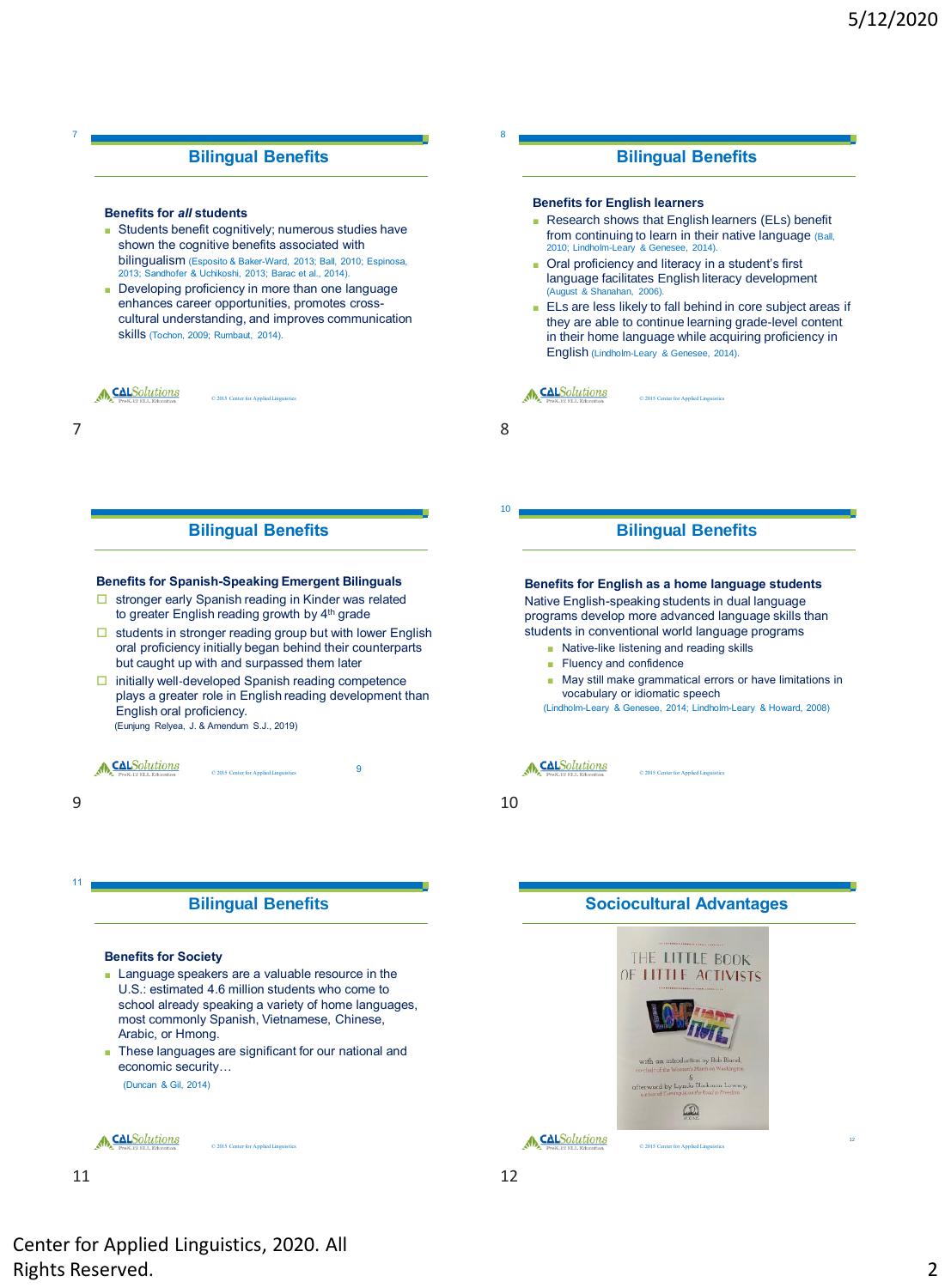

# **Vision and Goals**

- a cohesive school-wide shared vision
- a set of goals that define their expectations for achievement
- commitment to achievement and high expectations
- commitment to additive bilingualism

(Berman, Minicucci, McLaughlin, Nelson, & Woodworth, 1995; Calderón, Slavin, & Sánchez, 2011; Corallo & McDonald, 2002; Genesee, Lindholm-Leary, Saunders & Christian, 2006; Lindholm-Leary & Genesee, 2010; Marzano, 2003; Parrish et al., 2006; Slavin & Calderón, 2001; (Hamayan, Genesee, & Cloud, 2013)

# **Equity: The Heart of DL Programs**

Teachers and staff are committed to equity so they

- $\blacksquare$  the importance of using multiethnic curricular materials
- how to integrate students' cultural values into the classroom
- ways to celebrate and encourage the use of all home
- inviting students to think critically and engage in learning activities that promote social justice
- believe that all children can learn

(Alanís & Rodríguez, 2008; Banks & Banks, 2010; de Jong, 2011; García, Johnson, & Seltzer, 2016; Gay, 2010; Ladson-Billings, 2004; Lindholm-Leary & Borsato, 2006) Lutions

© 2015 Center for Applied Linguistics ©2016 Center for Applied Linguistics 18

Center for Applied Linguistics, 2020. All Rights Reserved. 3

A CALSolutions

© 2015 Center for Applied Linguistics

©2016 Center for Applied Linguistics 17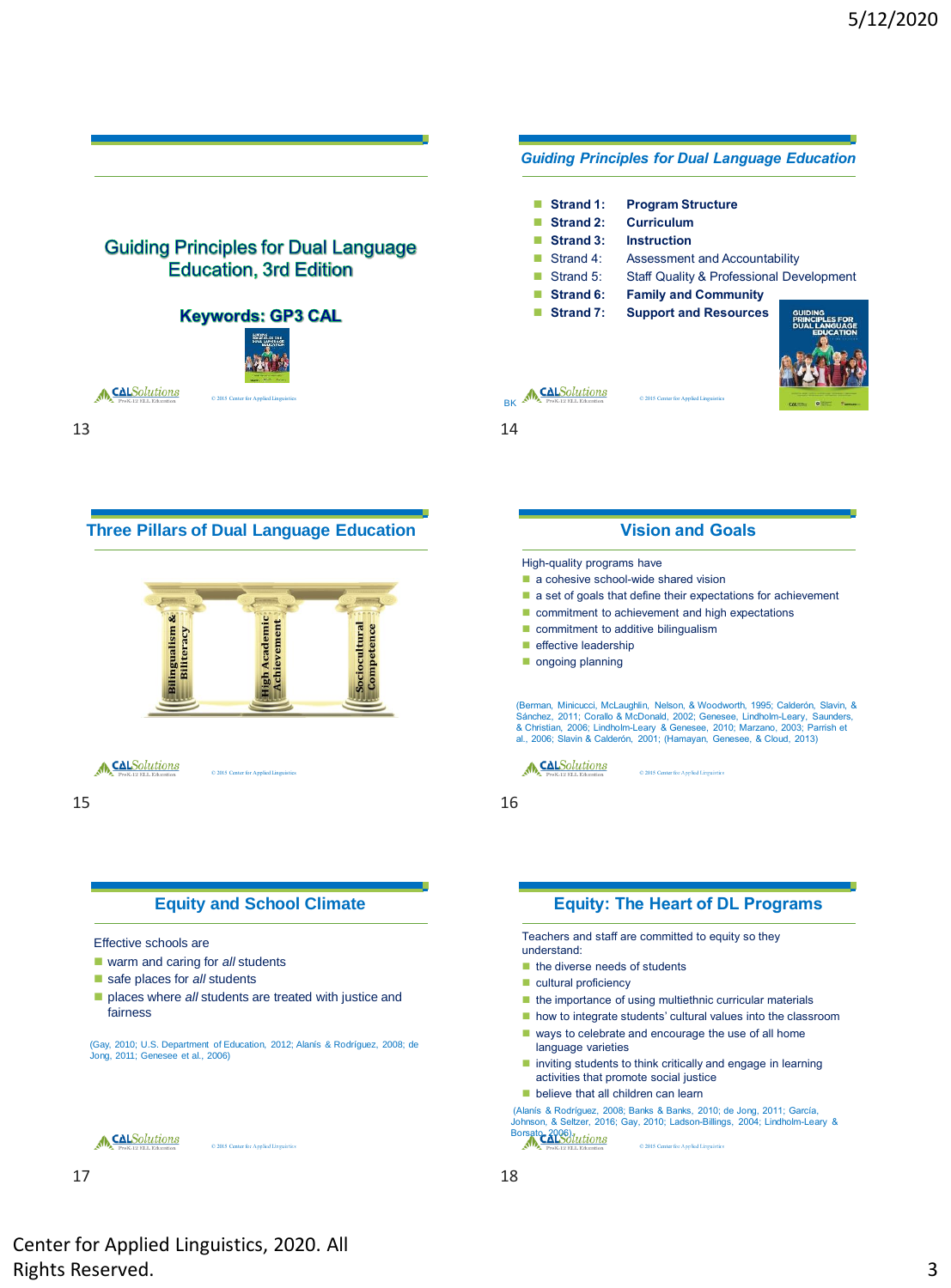

Center for Applied Linguistics, 2020. All Rights Reserved. 4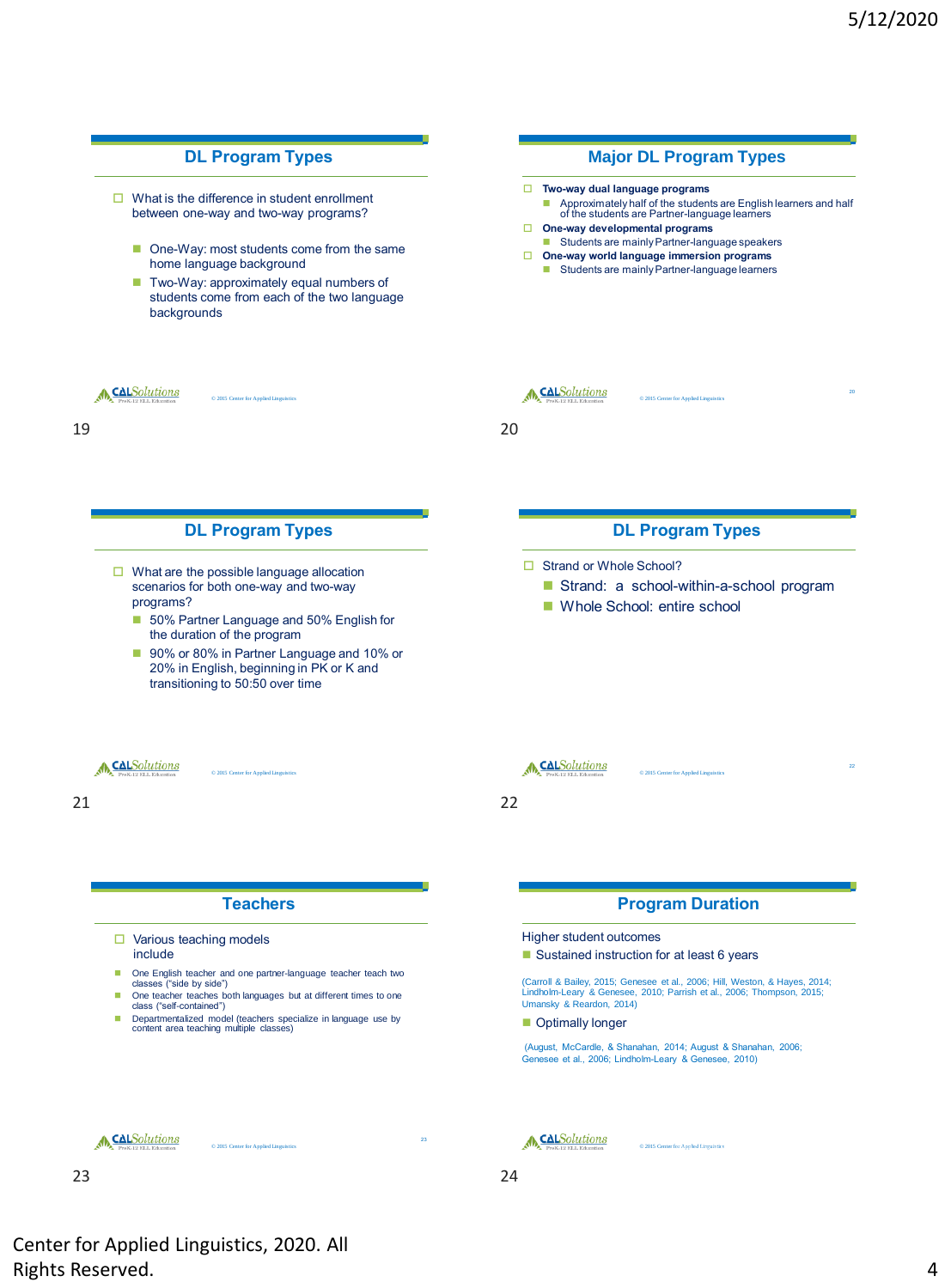28

30

# **Language Allocation**

- $\Box$  Minimum of 50% partner language instruction throughout the duration of the program
- □ Minimum of 10% *initial* English instruction may be important to promote English language development for students learning English in two-way programs
- $\Box$  Content instruction in English should increase to about 50% by the later elementary school years for ELs to develop a high level of academic English proficiency

© 2015 Center for Applied Linguistics

A CALSolutions

25 26

#### **Language Allocation**

Amount of instruction in each language each day… ?

- $\Box$  Students need to practice both languages every day in order to optimize language development.
- $\Box$  Research on learning and memory distinguishes two types of learning: *massed* (e.g., longer sessions of learning spaced further apart) versus *distributed or spaced* practice (e.g., daily learning).

Extensive research shows that *distributed or spaced*  practice over a period of time is more effective (e.g., Cepeda, Pashler, Vul, Wixted, & Rohrer, 2006; Kang, 2016).

© 2015 Center for Applied Linguistics

**CALSolutions** 

#### **Literacy Instruction**

In **90:10** programs, in which language do students receive initial literacy instruction?

 $\Box$  the partner language (Spanish, French, Mandarin, etc.) English

In **90:10** programs, students should receive the bulk of their literacy instruction in the partner language. (e.g., August, McCardle, & Shanahan, 2014; August & Shanahan, 2006; Genesee et al., 2006; Lindholm-Leary & Genesee, 2010).

© 2015 Center for Applied Linguistics

 $29$  30

### **Language Allocation**

- $\Box$  Greater amounts of instruction through English are not necessarily associated with higher levels of proficiency in English or higher reading or math achievement in English for English learners.
- $\Box$  This is true for
	- level of English language proficiency (listening, speaking, reading, writing),
	- reclassification rates
	- reading achievement measured in English (findings are observed as early as preschool)

(Carroll & Bailey, 2015; Genesee et al., 2006; Hill, Weston, & Hayes, 2014; Lindholm-Leary & Genesee, 2010; Parrish et al., 2006; Thompson, 2015; Umansky & Reardon, 2014) A CALSolutions © 2015 Center for Applied Linguistics

#### **Language Allocation**

Amount of instruction in each language each day… ?

- $\Box$  No research has examined whether alternate day learning is less or as effective as daily learning through each language
- $\Box$  Not clear whether alternate day programs could be considered distributed practice since the alternation occurs every other day.
- $\Box$  However, especially for young learners of a second language, daily use is likely important to promote higher levels of second language development, especially since content is taught through that language.

© 2015 Center for Applied Linguistics

### **CALSolutions**

27 28

#### **Literacy Instruction**

ELs who receive considerable native language literacy instruction eventually score much higher on literacy tests in English and in their native language than students who have been provided literacy instruction largely or entirely in English

(e.g., August, McCardle, & Shanahan, 2014; August & Shanahan, 2006; Genesee et al., 2006; Lindholm-Leary & Genesee, 2010).



© 2015 Center for Applied Linguistics

29

Center for Applied Linguistics, 2020. All Rights Reserved. 5

A CALSolutions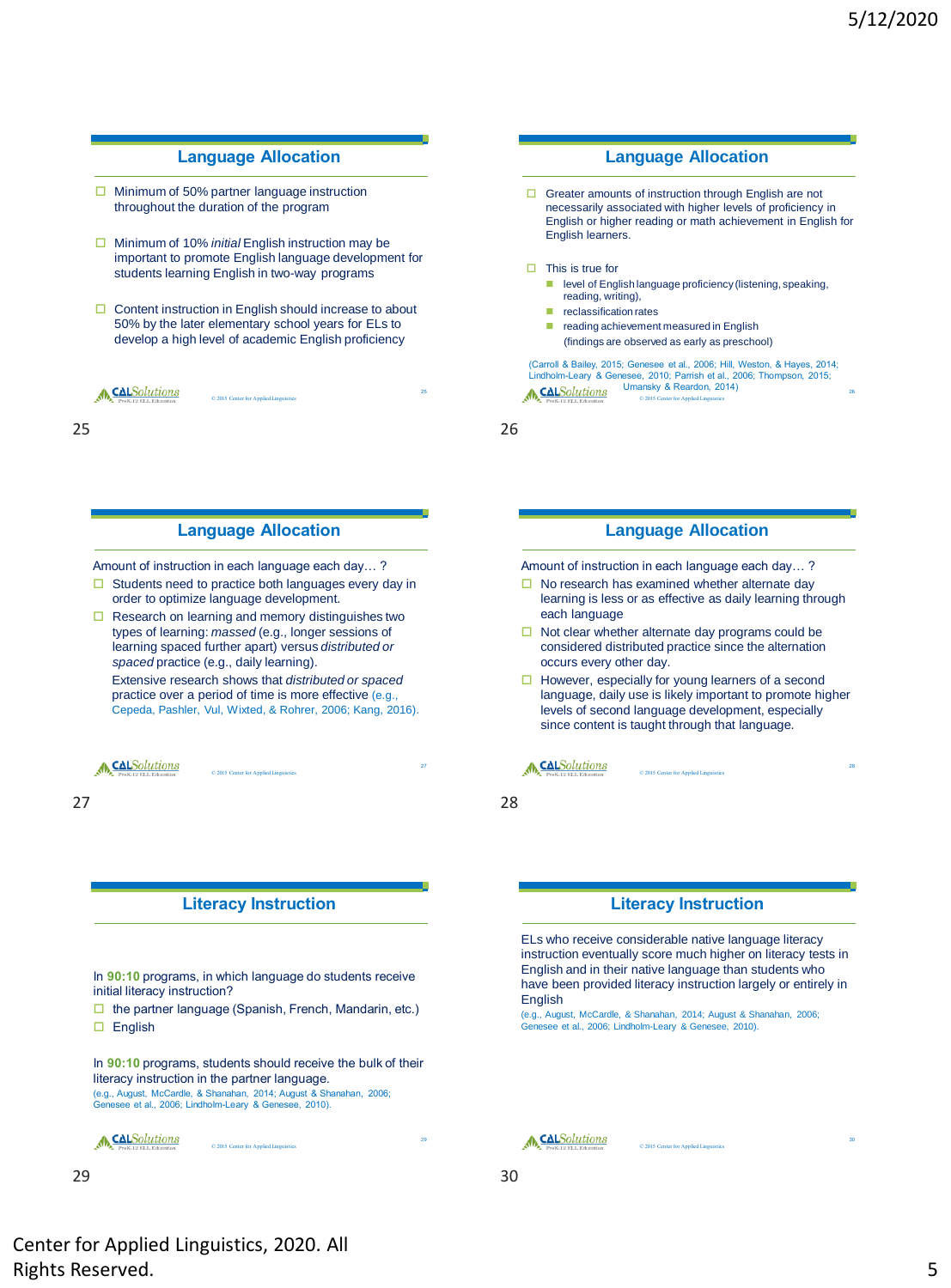## **Literacy Instruction**

For **90:10** dual language programs, in which students are receiving almost all of their instruction through the partner language:

- $\Box$  Native speakers of the majority language (e.g., English in the United States) are not at risk in their development of the two languages.
- $\Box$  By 3<sup>rd</sup> or 4<sup>th</sup> grade they usually score at least as high as native English speakers from monolingual classrooms on standardized tests of reading achievement (Genesee, 2008; Genesee & Lindholm-Leary, 2013).
- $\Box$  Includes low- and middle-income African American students in French immersion programs and in dual language programs (Haj-Broussard, 2005; Lindholm-Leary & ard, 2008; Thomas & Collier, 2012).

© 2015 Center for Applied Linguistics

**CALSolutions** 

31 32

#### **Literacy Instruction**

Soltero-González, Sparrow, Butvilofsky, Escamilla, and Hopewell (2016) compared literacy outcomes for third-grade English learners in two 50:50 programs:

- $\Box$  one using a successive literacy approach (a transitional bilingual model) and one using the simultaneous Literacy Squared model;
- $\Box$  they found that Spanish and English reading and writing outcomes were significantly higher in the simultaneous paired literacy model than in the successive model.
- $\square$  results certainly indicated that children receiving simultaneous literacy instruction are not confused by their instruction through two languages

© 2015 Center for Applied Linguistics



## **Curriculum**

#### **Successful curriculum?**

- Successful schools and programs have a curriculum that is  $\Box$  clearly aligned with standards and assessment and is
- meaningful,
- $\Box$  academically challenging,
- $\Box$  conducive to higher order thinking (e.g., Hakuta, 2011; Montecel & Cortez, 2002; National Academies, 2017; Valdés et al., 2015; Williams et al., 2007)
- $\Box$  assets based, rather than remedial (e.g., Bunch & Kibler, 2015; Bunch, Kibler, & Pimentel, 2012; Hamayan, Genesee, & Cloud, 2013; Valdés et al., 2015)

© 2015 Center for Applied Linguistics

**CALSolutions** 

35 36

# **Literacy Instruction** In **50:50** programs, successive vs. simultaneous instruction:

- $\Box$  50:50 successive literacy (reading taught first in the partner
- language, then later in English)
- $\Box$  50:50 simultaneous literacy (reading taught in both languages from kindergarten).
- □ By Grade 5, English learners from similar socioeconomic backgrounds scored equivalently, regardless of program type, on norm-referenced, standardized achievement tests in reading assessed in English.
- $\Box$  By Grade 7, students from the different models scored similarlyand at grade level—in reading achievement assessed in English. Reading achievement in Spanish, however, was higher in the program than in either 50:50 program. (Lindholm-Leary (2004)

© 2015 Center for Applied Lin

#### **CALSolutions**

31

## **Student Demographics**

Best classroom composition in 2-Way programs:

- $\Box$  the most desirable ratio is 50% English speakers to 50% partner language speakers.
- $\Box$  there should be no more than two-thirds speakers of one language to one-third speakers of the other language.

**CALSolutions** 

© 2015 Center for Applied Linguistics

33 34

# **Curriculum**

 $\Box$  High degree of integration of language and content instruction

(e.g., Coyle & Baetens-Beardsmore, 2007; Dalton-Puffer, 2011; Fortune, Tedick, & Walker, 2008; Heritage et al., 2015; Lyster, 2007; Valdés et al., 2015).

 $\square$  Use of thematic, cross-disciplinary, or project-based learning approaches

(e.g., Halvorsen et al., 2014)

 $\Box$  "cross-disciplinary endeavors in planning and integrating instruction were critical in supporting language and literacy development across the curriculum" (National Academies, 2017, p. 7–20)

© 2015 Center for Applied Linguistics

A CALSolutions

Center for Applied Linguistics, 2020. All Rights Reserved. 6

36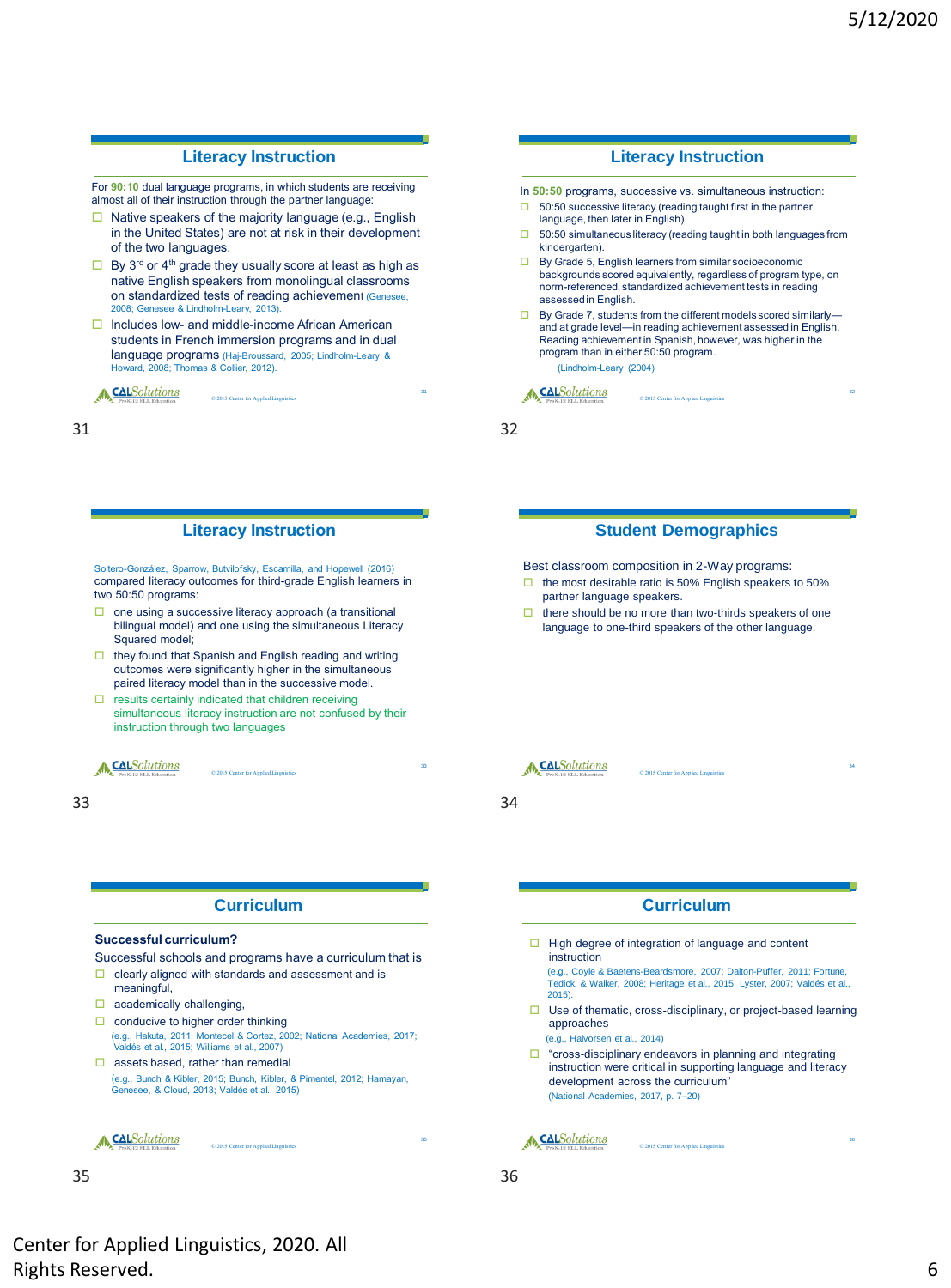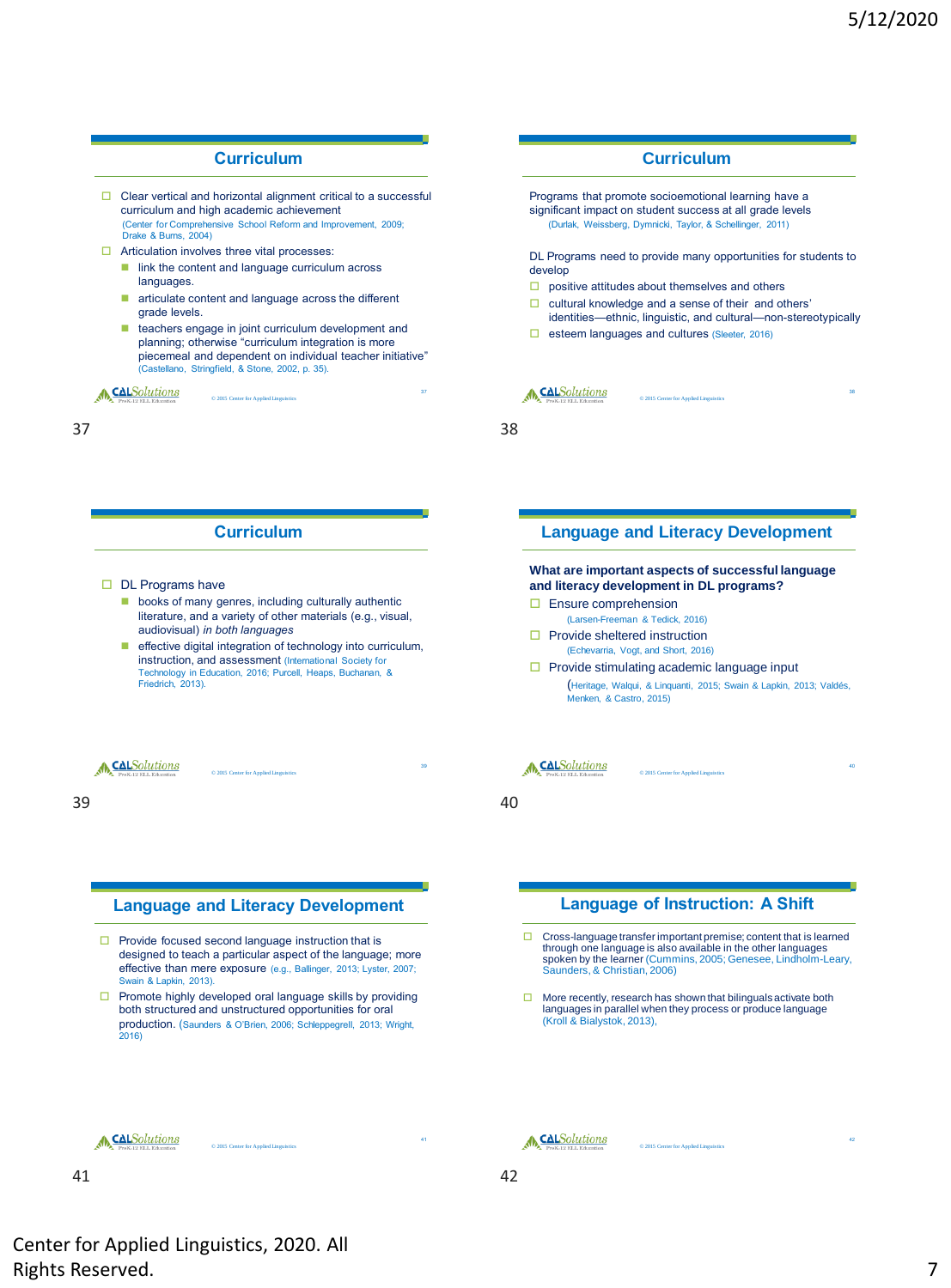### **Language Use by Bilinguals**

For Bilinguals

- $\Box$  Activation of knowledge of the languages is automatic.
- $\Box$  Emergent bilinguals must use more cognitive resources to manage the activation of the currently irrelevant language.
- $\Box$  They do this by inhibiting use of the irrelevant language while they process information related to the relevant language.
- $\Box$  Thus, they are "mental jugglers" in the two languages. (Freeman, Shook, & Marian, 2016).

© 2015 Center for Applied Linguistics

A CALSolutions

43 44

## **Language Use**

Subtractive learning environment created when learners are encouraged to draw on the majority language during minority/minoritized language instruction

- $\Box$  Replicates rather than resolves existing societal language imbalance
- $\Box$  The majority language should play only a minor role, if any, during instructional time allocated to the minority immersion language
- □ Avoid concurrent translation
- $\Box$  Maintain a separation between languages in ways that serve to avoid the societal language imbalance (Ballinger et al. (2017)

© 2015 Center for Applied Linguistics

A CALSolutions

45 46

## **Family and Community**

- □ .... barrier is that some staff attitudes may reflect the commonly held societal perspective that low-income, ethnic minority, and language minority families do not care about the education of their children,
- $\Box$  despite research demonstrating that such families want their children to succeed in school, understand the importance of school, and support their children's school experience.

(Shim, 2013; Tobin, Arzubiaga, & Adair, 2013; Xiong & Obiakor, 2013).

**CALSolutions** 

© 2015 Center for Applied Linguistics

47 48

Center for Applied Linguistics, 2020. All Rights Reserved. 8

#### **A shift based on research…**

 **Rather than keep the languages absolutely separate: provide opportunities for students to make crosslanguage and socio-cultural connections.**

Why?

- To demonstrate adoption of a holistic approach to instruction with emerging bilingual students
- To elevate the status of being bilingual and biliterate

© 2015 Center for Applied Lin

- To support students as they develop their identities as emergent bilinguals and global citizens
- To encourage students to use each language as a resource for acquiring and developing proficiency in the other thus promoting metalinguistic awareness

A CALSolutions

43

#### **Family and Community**

As Valdés et al. (2015) notes,

"[when] Schools employ cultural assimilation approaches or use culturally inappropriate practices in the name of parent 'involvement' programs…

- $\Box$  although activities are well intentioned, the one-way information they provide reflects an assumption that parents come as blank slates or that they must leave their own cultural norms at the door and assume new cultural ways of parenting that, at times, conflict with their own.
- $\Box$  As educators, we have the opportunity to create meaningful partnerships that focus on the children and their education and that disturb the unequal power relations between home, school, and community" (pp. 77–78).

© 2015 Center for Applied Linguistics

46

48

**CALSolutions** 

## **Family and Community**

- Most parents of students at all grade levels, whether their children are native English speakers or English learners, are very satisfied with the dual language program and would recommend it to other parents.
- $\Box$  Parent attitudes, as revealed in studies of speakers of Spanish, Cantonese, and Mandarin, are very favorable toward bilingualism, and parents agree that it is important that their children receive instruction in their native language.
- □ Most parents of native English speakers and English learners also perceive that studying the partner language will be an asset for their children for career and intellectual benefits.

(e.g., Giacchino-Baker & Piller, 2006; Lao, 2004; Leung & Uchikoshi, 2012; Lindholm-Leary, 2001; Parkes & Tenley, 2011; Ramos, 2007)

© 2015 Center for Applied Linguistics

A CALSolutions

47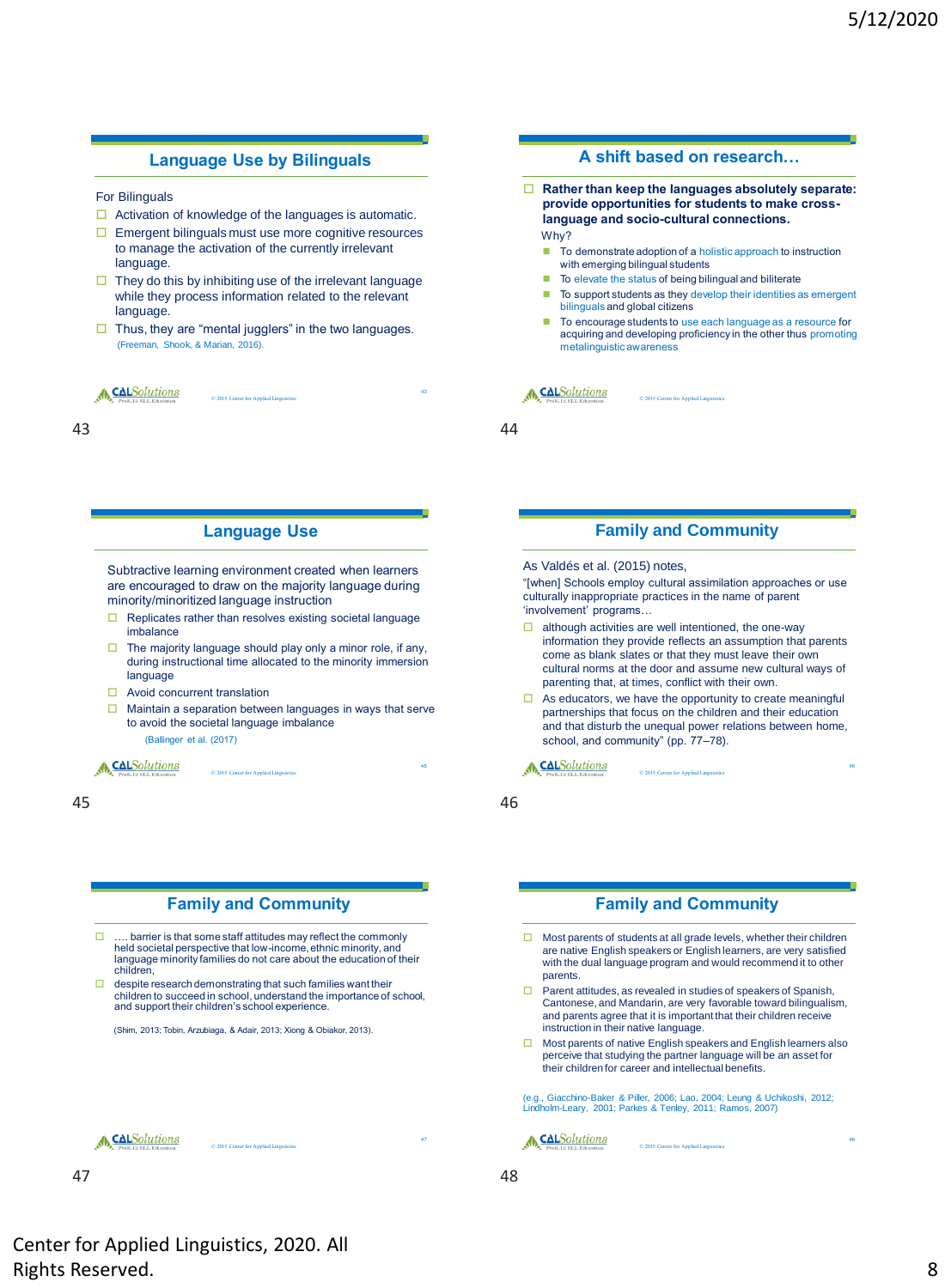#### **Family and Community**

#### **What are strategies for engaging families?**

- $\Box$  Approach families from a strength-based perspective; that is, understand that all families have many strengths to help their children
- $\Box$  Provide a welcoming environment
- $\Box$  Hire bilingual staff, including in the front office
- Organize adult education programs including English language classes (and partner-language classes)
- $\Box$  Give parents guidance about how to navigate the school system
- $\square$  Show respect for parents' cultural and linguistic practices and customs
- Academies, 2017)<br>  $\frac{1.8}{1.2}$   $\qquad \qquad 0.2015$  Center for Applied Linguistics (Ferguson, 2008; Loeb & York, 2016; Mapp & Kuttner, 2013; National

#### **Support and Resources**

**What support and resources lead to sustainability and success?**

- $\Box$  Strong administrative support from the school district, the local board of education, and state policies.
- $\Box$  Strong support demonstrated by structural and functional integration of the program into the school system
- $\Box$  Long-term planning
- $\Box$  Equitable allocation of resources—for staff training, for the purchase and development of materials in each language, and so forth.

© 2015 Center for Applied Linguistics

(Genesee et al., 2006; Lindholm-Leary, 2001; Montecel & Cortez, 2002)





53 54

## **Family and Community**

- $\Box$  Translate materials and information into the languages spoken by families
- $\Box$  Be flexible in scheduling school meetings and events
- $\Box$  Help families to support their children's development at home
- $\Box$  Use technology such as texting to send families regular tips on supporting the language development of young children in their home languages

(Ferguson, 2008; Loeb & York, 2016; Mapp & Kuttner, 2013; National Academies, 2017)

© 2015 Center for Applied Lin

A CALSolutions

49 50

49l

 $\mathbb{Q}_7$ 

51



[ltabaku@cal.org](mailto:ltabaku@cal.org) [iarteagoitia@cal.org](mailto:iarteagoitia@cal.org)

A CALSolutions

© 2015 Center for Applied Lin

51 52

## **References**

Alanís, I., & Rodríguez, M. A. (2008). Sustaining a dual language immersion program: Features of success. *Journal of Latinos and Education, 7*(4), 305-319. DOI: 10.1080/15348430802143378 August, D., & Shanahan, T. (Eds.). (2006). *Developing literacy in second-language learners: Report of the National Literacy*<br>Pan*el on Language-Minority Children and Youth.* Mahwah, NJ: Lawrence Erlbaum Associates. Bearse, C. L., de Jong, E. J., & Tsai, M. (2018). Opportunities and dilemmas for TWI programs at the secondary level. In M. B.<br>Arias & M. Fee (Eds.), *Profiles of dual language education in the 21st century* (pp. 86-102). Matters. Collier, V. P., & Thomas, W. P. (2005). The beauty of dual language education. *The TABE Journal, 8*(1), 1–6. Collier, V. P., & Thomas, W. P. (2009). *Educating English learners for a transformed world*. Albuquer Corallo, C., & McDonald, D.H. (2002). *What works in low-performing schools: A review of research.* Charleston, WV:<br>Appalachian Educational Laboratory. Coyle, D., & Baetens-Beardsmore, H. (Eds.). (2007). Research on content and language integrated learning [Special issue]. *International Journal of Bilingual Education and Bilingualism, 10*(5). Cummins, J., & Early, M. (2015). *Big ideas for expanding minds: Teaching English language learners across the curriculum.*  Rubicon Publishing, Inc. de Jong, E. (2011). *Foundations for multilingualism in education: From principles to practice*. de Jong, E.J., & Howard, E. (2009) Integration in two-way immersion education: Equalising linguistic benefits for all students.<br>International Journal of Bilingual Education and Bilingualism, 12(1), 81–99. Duncan, A., & Gil, L. (2014). [English Learners an Asset for Global, Multilingual Future](http://www.ed.gov/blog/2014/02/english-learners-an-asset-for-global-multilingual-future/)*. Los Angeles Daily News*. Echevarría, J., Short, D. E., & Powers, K. (2006). School reform and standards-based education: A model for English-language learners. *Journal of Educational Research*, *99*(4), pp. 195-210.

© 2015 Center for Applied Linguistics